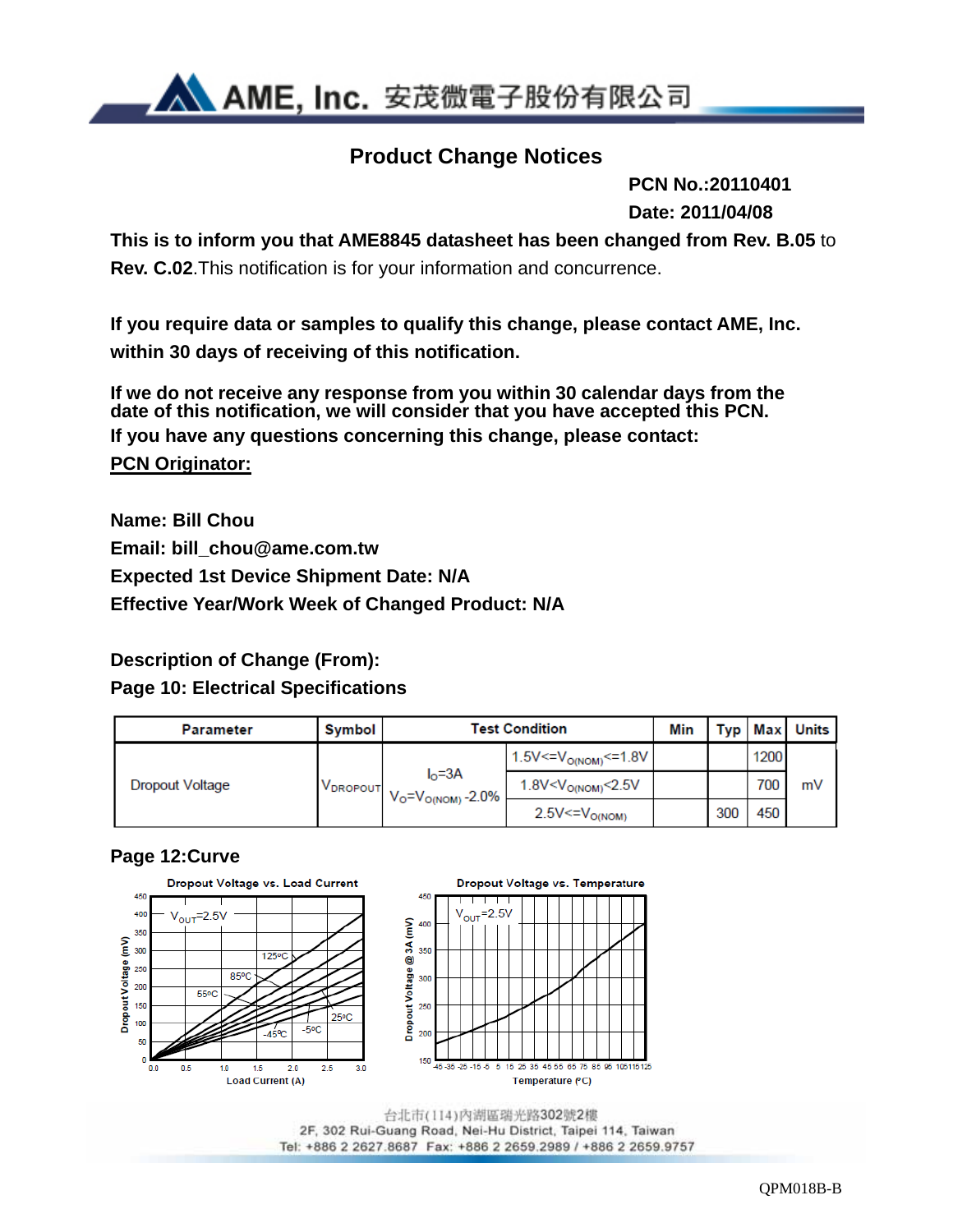## **Description of Change (To):**

### **Page 10: Electrical Specifications**

| <b>Parameter</b>       | <b>Symbol</b>        | Test Condition                        |                                    |  |      | Typ Max Units |
|------------------------|----------------------|---------------------------------------|------------------------------------|--|------|---------------|
| <b>Dropout Voltage</b> |                      |                                       | $1.5V < = VO(NOM) < = 1.8V$        |  | 1200 |               |
|                        | V <sub>DROPOUT</sub> | $IO=2A$<br>$V_0 = V_{O(NOM)} - 2.0\%$ | 1.8V <v<sub>O(NOM)&lt;2.5V</v<sub> |  | 700  | mV            |
|                        |                      |                                       | $2.5V < = VO(NOM)$                 |  | 550  |               |

## **Page 12: Curve**



### **Reason for Change:**

# **Change AME8845 datasheet specifications due to bonding wire change**

**( Diameter from 2.0mil to 1.2mil ).**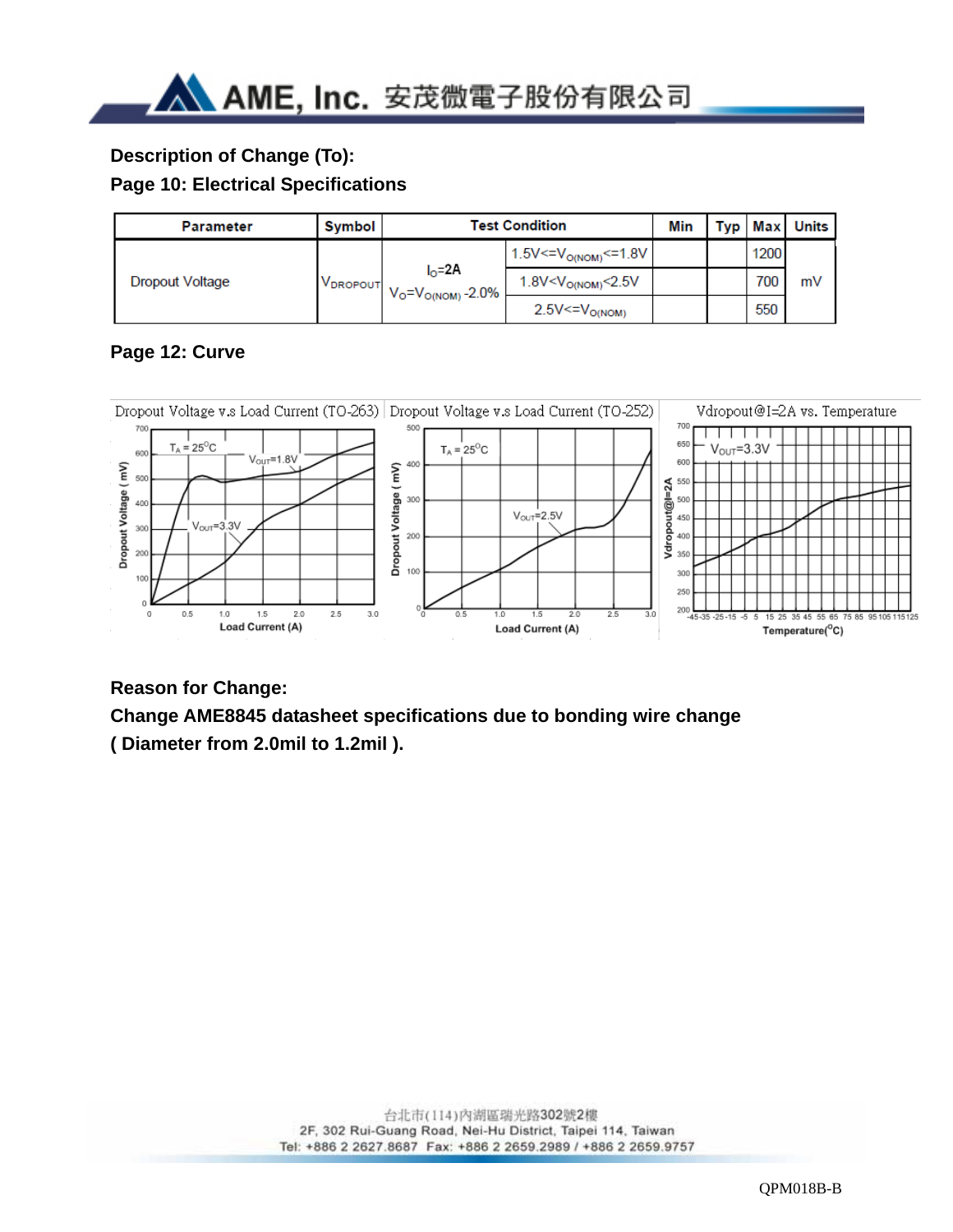

## n **General Description**

The AME8845 family of linear regulators feature low quiescent current (300μA typ.) with low dropout voltage, making them ideal for battery applications. It is available in TO-252, SOT-223, TO-263 and TO-220 packages. The space-efficient TO-252, SOT-223 packages are attractive for "Pocket" and "Hand Held" applications.

Output voltages are set at the factory and trimmed to 1.5% accuracy.

These rugged devices have both Thermal Shutdown, and Current Fold-back to prevent device failure under the "Worst" operating conditions.

The AME8845 is stable with an output capacitance of 2.2μF or greater.

## ■ Functional Block Diagram



## ■ **Typical Application**

## n **Features**

- Very Low Dropout Voltage
- Guaranteed 3A Output
- $\bullet$  Accurate to within 1.5%
- **.** 300μA Quiescent Current Typically
- **•** Over-Temperature Shutdown
- **Current Limiting**
- Short Circuit Current Fold-back
- Low Temperature Coefficient
- All AME's Lead Free Products Meet RoHS **Stangdards**

## ■ Applications

- **Instrumentation**
- **Portable Electronics**
- **•** Wireless Devices
- PC Peripherals
- **Battery Powered Widgets**

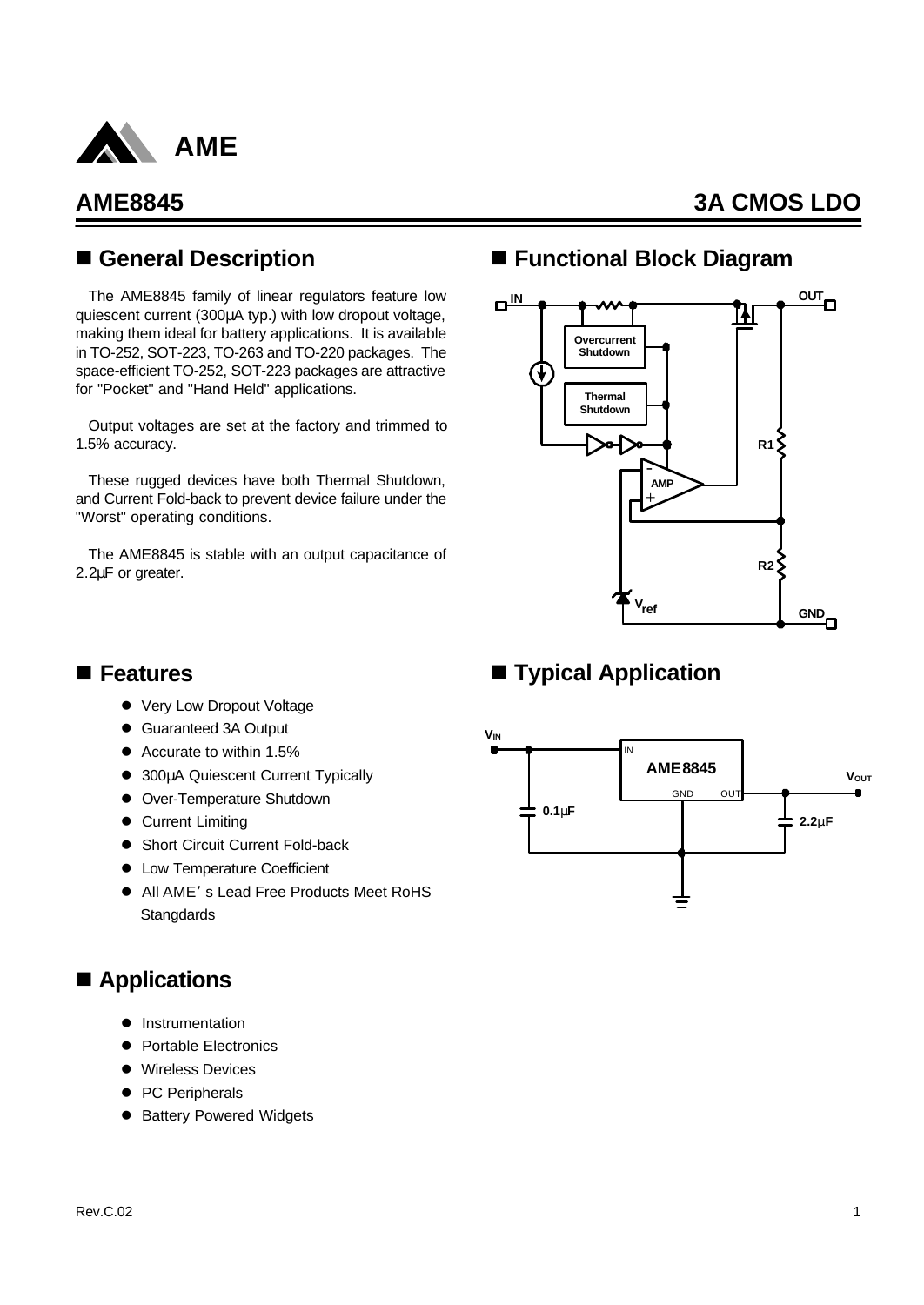

## ■ Pin Configuration



### **AME 8845AECSxxx**

- 1. IN
- 2. GND (TAB)
- 3. OUT
- **\* Die Attach: Conductive Epoxy**



### **AME 8845BECSxxx**

- 1. GND
- 2. OUT (TAB)
- 3. IN
- **\* Die Attach: Non-Conductive Epoxy**

**SOT-223 Top View**



### **AME8845AEGTxxx**

- 1. IN
- 2. GND (TAB)
- 3. OUT
- **\* Die Attach: Conductive Epoxy**



**SOT-223**

### **AME8845BEGTxxx**

- 1. GND
- 2. OUT (TAB)
- 3. IN
- **\* Die Attach: Non-Conductive Epoxy**



### **AME 8845AEBTxxx**

- 1. IN
- 2. GND (TAB)
- 3. OUT
- **\* Die Attach: Conductive Epoxy**





### **AME 8845BEBTxxx**

- 1. GND
- 2. **OUT**(TAB)
- 3. IN
- **\* Die Attach: Non-Conductive Epoxy**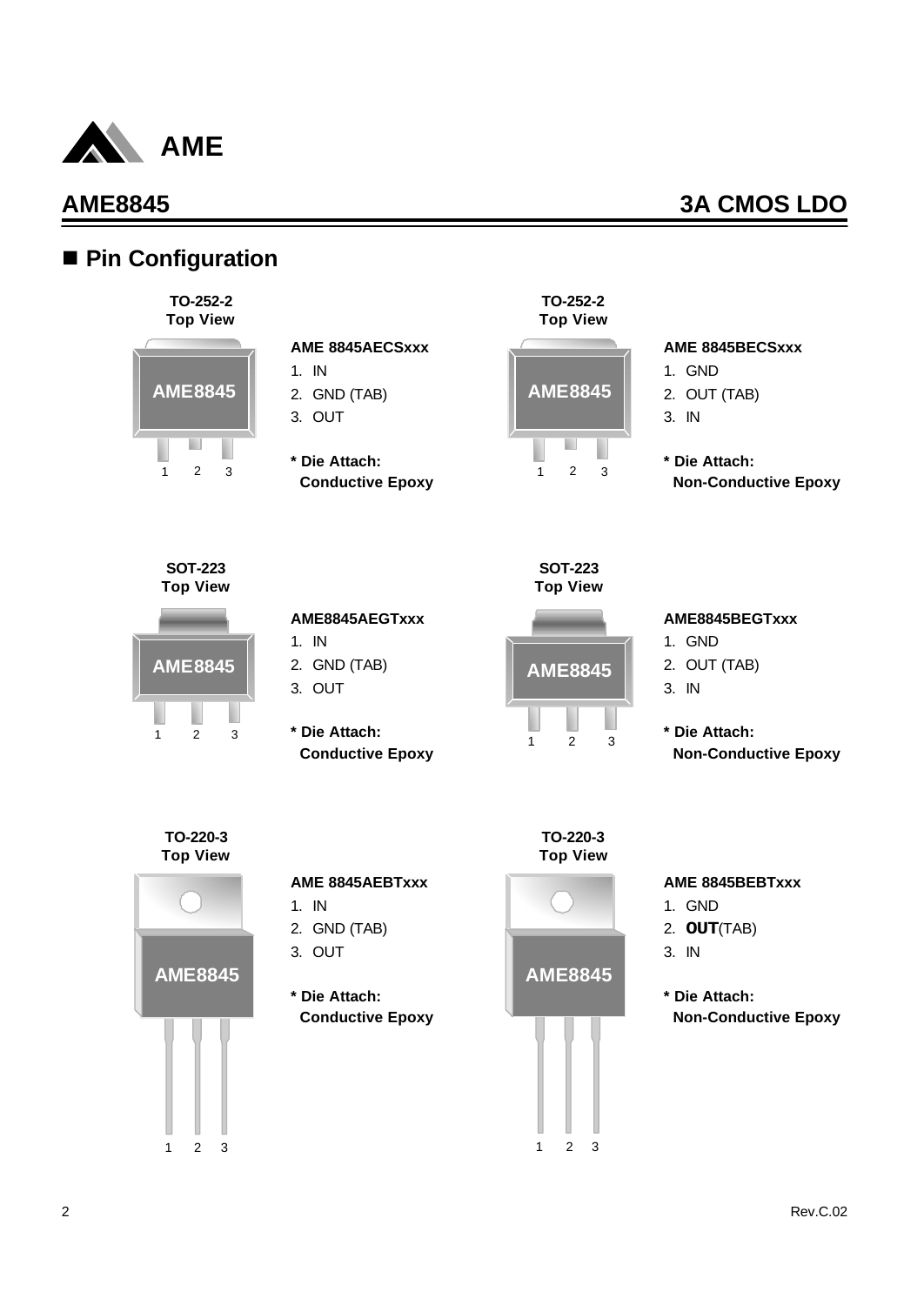

# n **Pin Configuration**

### **TO-263-3 Top View**



### **AME 8845AEDTxxx**

- 1. IN
- 2. GND (TAB)
- 3. OUT
- **\* Die Attach: Conductive Epoxy**



### **AME 8845BEDTxxx**

- 1. GND 2. OUT(TAB) 3. IN
- **\* Die Attach: Non-Conductive Epoxy**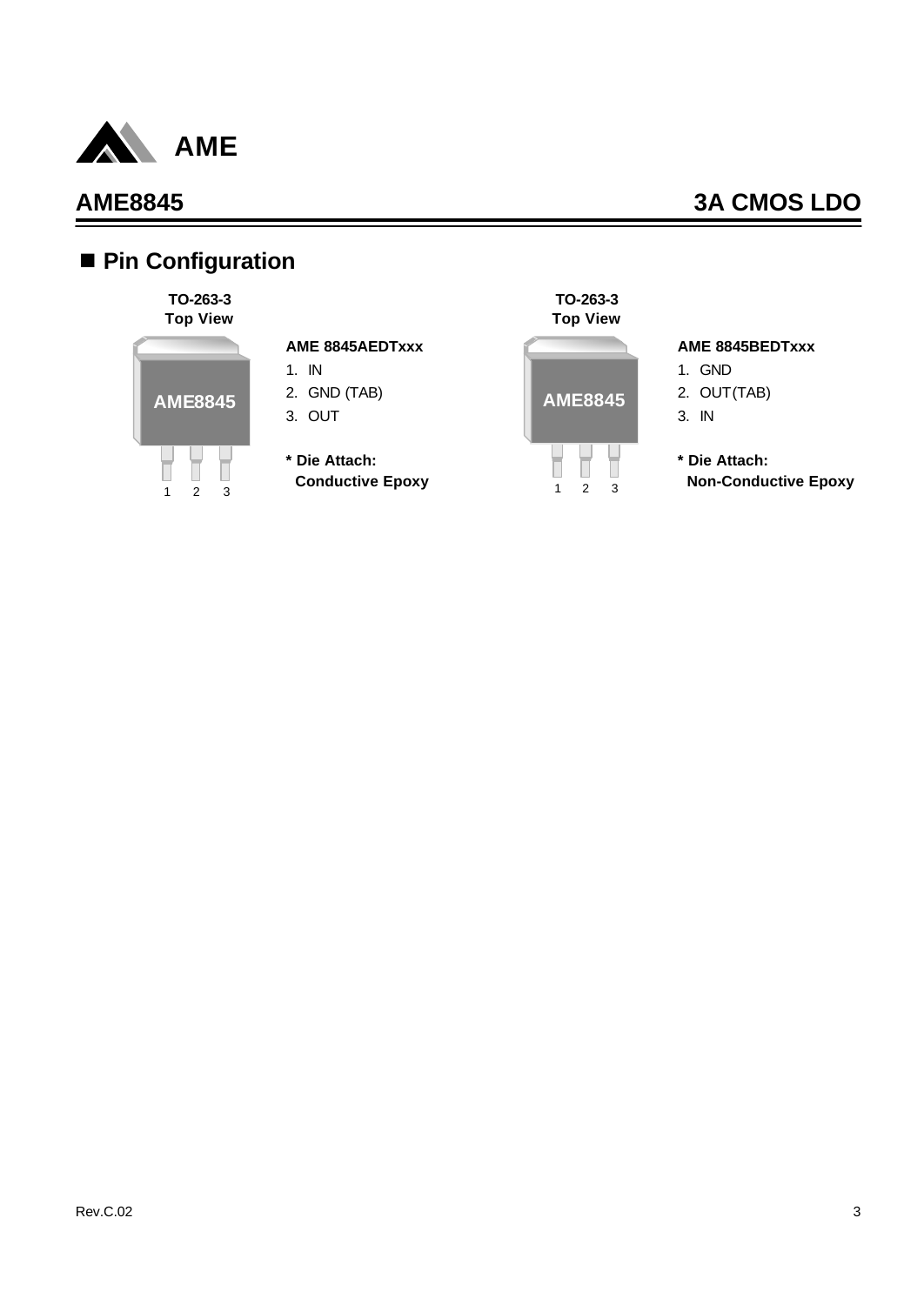

# **n** Ordering Information



| Pin<br>Configuration                                | <b>Operating Ambient</b><br><b>Temperature</b><br>Range | Package Type                               | <b>Number</b><br>of<br><b>Pins</b> | <b>Output Voltage</b>                     | <b>Special Feature</b> |
|-----------------------------------------------------|---------------------------------------------------------|--------------------------------------------|------------------------------------|-------------------------------------------|------------------------|
| 1.1N<br>A:<br>$(TO-252-2)$ 2. GND<br>3. OUT         | E: -40 <sup>o</sup> C to +85 <sup>o</sup> C             | <b>B: TO-220</b><br>C: TO-252<br>D: TO-263 | S: 2<br>T: 3                       | 150: V=1.5V<br>180: V=1.8V<br>250: V=2.5V | Z: Lead Free           |
| 1. GND<br>B:<br>2. OUT<br>$(TO-252-2)$<br>3. IN     |                                                         | G: SOT-223                                 |                                    | 330: V=3.3V                               |                        |
| 1.1N<br>A:<br>2. GND<br>$(TO-263-3)$<br>3. OUT      |                                                         |                                            |                                    |                                           |                        |
| 1. GND<br>B:<br>2. OUT<br>$(TO-263-3)$<br>3. IN     |                                                         |                                            |                                    |                                           |                        |
| 1.1N<br>Α.<br>(TO-220-3) 2. GND<br>3. OUT           |                                                         |                                            |                                    |                                           |                        |
| 1. GND<br><b>B:</b><br>$(TO-220-3)$ 2. OUT<br>3. IN |                                                         |                                            |                                    |                                           |                        |
| 1.1N<br>А:<br>2. GND<br>$(SOT-223)$<br>3. OUT       |                                                         |                                            |                                    |                                           |                        |
| 1. GND<br>B:<br>2. OUT<br>(SOT-223)<br>3. IN        |                                                         |                                            |                                    |                                           |                        |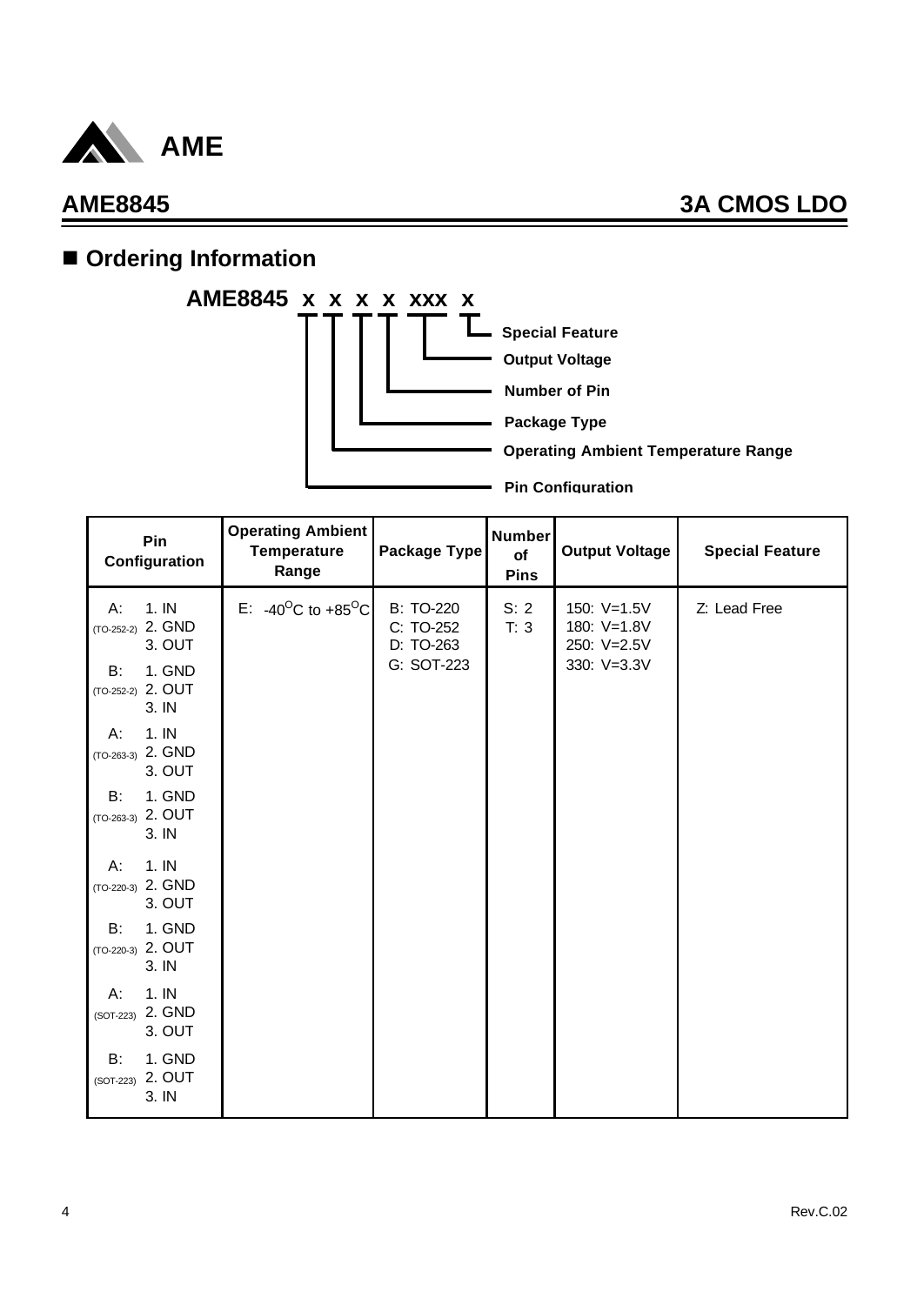

# ■ Ordering Information(contd.)

| <b>Part Number</b> | Marking*                          | <b>Output Voltage</b> | Package  | <b>Operating Ambient</b><br><b>Temperature Range</b> |
|--------------------|-----------------------------------|-----------------------|----------|------------------------------------------------------|
| AME8845AEBT150Z    | AME8845<br>AEBT150<br>yyww        | 1.50                  | TO-220-3 | - $40^{\circ}$ C to $+85^{\circ}$ C                  |
| AME8845AEBT180Z    | AME8845<br>AEBT180<br>yyww        | 1.80                  | TO-220-3 | - 40 $^{\circ}$ C to +85 $^{\circ}$ C                |
| AME8845AEBT250Z    | AME8845<br>AEBT250<br>yyww        | 2.50                  | TO-220-3 | - 40 $^{\circ}$ C to +85 $^{\circ}$ C                |
| AME8845AEBT330Z    | AME8845<br>AEBT330<br>yyww        | 3.30                  | TO-220-3 | - 40 $^{\circ}$ C to +85 $^{\circ}$ C                |
| AME8845BEBT150Z    | AME8845<br><b>BEBT150</b><br>yyww | 1.50                  | TO-220-3 | - 40 $^{\circ}$ C to +85 $^{\circ}$ C                |
| AME8845BEBT180Z    | AME8845<br>BEBT180<br>yyww        | 1.80                  | TO-220-3 | $-40^{\circ}$ C to $+85^{\circ}$ C                   |
| AME8845BEBT250Z    | AME8845<br><b>BEBT250</b><br>yyww | 2.50                  | TO-220-3 | - 40 $^{\circ}$ C to +85 $^{\circ}$ C                |
| AME8845BEBT330Z    | AME8845<br>BEBT330<br>yyww        | 3.30                  | TO-220-3 | - 40 $^{\circ}$ C to +85 $^{\circ}$ C                |
| AME8845AECS150Z    | AME8845<br><b>AECS150</b><br>yyww | 1.50                  | TO-252-2 | - $40^{\circ}$ C to $+85^{\circ}$ C                  |
| AME8845AECS180Z    | AME8845<br><b>AECS180</b><br>yyww | 1.80                  | TO-252-2 | - 40 $^{\circ}$ C to +85 $^{\circ}$ C                |
| AME8845AECS250Z    | AME8845<br>AECS250<br>yyww        | 2.50                  | TO-252-2 | - 40 $^{\circ}$ C to +85 $^{\circ}$ C                |
| AME8845AECS330Z    | AME8845<br><b>AECS330</b><br>yyww | 3.30                  | TO-252-2 | - 40 $^{\circ}$ C to +85 $^{\circ}$ C                |

Note: yyww/ yww represents the date code

\* A line on top of the first letter represents lead free plating such as AME8845

Please consult AME sales office or authorized Rep./Distributor for output voltage and package type availability.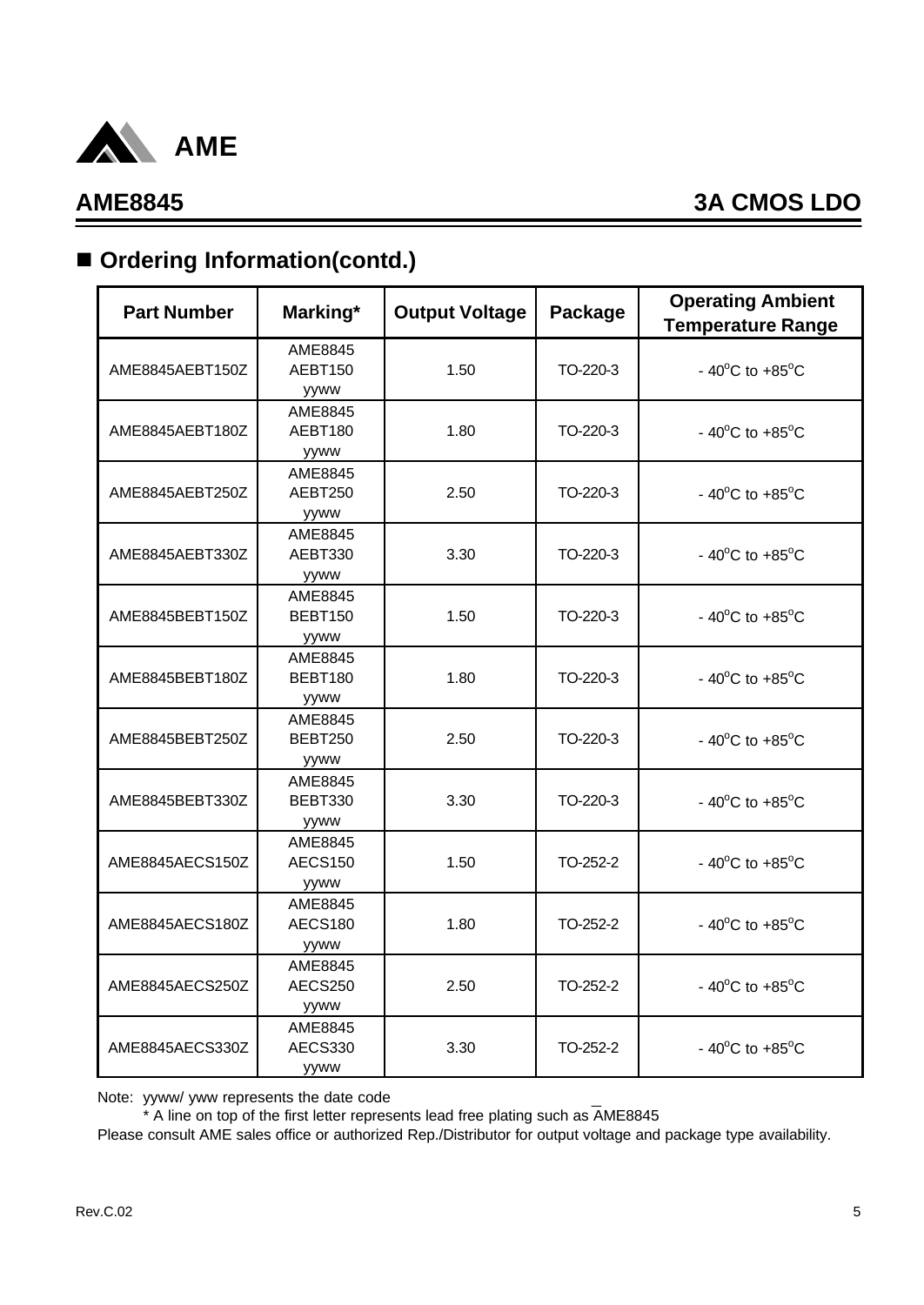

# ■ Ordering Information(contd.)

| <b>Part Number</b> | Marking*                                 | <b>Output Voltage</b> | Package  | <b>Operating Ambient</b><br><b>Temperature Range</b> |
|--------------------|------------------------------------------|-----------------------|----------|------------------------------------------------------|
| AME8845BECS150Z    | AME8845<br><b>BECS150</b><br><b>yyww</b> | 1.50                  | TO-252-2 | - 40 $^{\circ}$ C to +85 $^{\circ}$ C                |
| AME8845BECS180Z    | AME8845<br><b>BECS180</b><br><b>yyww</b> | 1.80                  | TO-252-2 | - 40 $^{\circ}$ C to +85 $^{\circ}$ C                |
| AME8845BECS250Z    | AME8845<br><b>BECS250</b><br>yyww        | 2.50                  | TO-252-2 | - 40 $^{\circ}$ C to +85 $^{\circ}$ C                |
| AME8845BECS330Z    | AME8845<br><b>BECS330</b><br>yyww        | 3.30                  | TO-252-2 | - 40 $^{\circ}$ C to +85 $^{\circ}$ C                |
| AME8845AEDT150Z    | AME8845<br>AEDT150<br>yyww               | 1.50                  | TO-263-3 | - 40 $^{\circ}$ C to +85 $^{\circ}$ C                |
| AME8845AEDT180     | AME8845<br>AEDT180<br><b>yyww</b>        | 1.80                  | TO-263-3 | - 40 $^{\circ}$ C to +85 $^{\circ}$ C                |
| AME8845AEDT180Z    | AME8845<br>AEDT180<br>yyww               | 1.80                  | TO-263-3 | - 40 $^{\circ}$ C to +85 $^{\circ}$ C                |
| AME8845AEDT250     | AME8845<br>AEDT250<br>yyww               | 2.50                  | TO-263-3 | - 40 $^{\circ}$ C to +85 $^{\circ}$ C                |
| AME8845AEDT250Z    | AME8845<br>AEDT250<br>yyww               | 2.50                  | TO-263-3 | - 40 $^{\circ}$ C to +85 $^{\circ}$ C                |
| AME8845AEDT330Z    | AME8845<br>AEDT330<br>yyww               | 3.30                  | TO-263-3 | - 40 $^{\circ}$ C to +85 $^{\circ}$ C                |
| AME8845BEDT150Z    | AME8845<br>BEDT150<br><b>yyww</b>        | 1.50                  | TO-263-3 | - $40^{\circ}$ C to $+85^{\circ}$ C                  |
| AME8845BEDT180Z    | AME8845<br>BEDT180<br>yyww               | 1.80                  | TO-263-3 | - 40 $^{\circ}$ C to +85 $^{\circ}$ C                |
| AME8845BEDT250Z    | AME8845<br>BEDT250<br>yyww               | 2.50                  | TO-263-3 | - 40 $^{\circ}$ C to +85 $^{\circ}$ C                |
| AME8845BEDT330Z    | AME8845<br>BEDT330<br>yyww               | 3.30                  | TO-263-3 | - 40 $^{\circ}$ C to +85 $^{\circ}$ C                |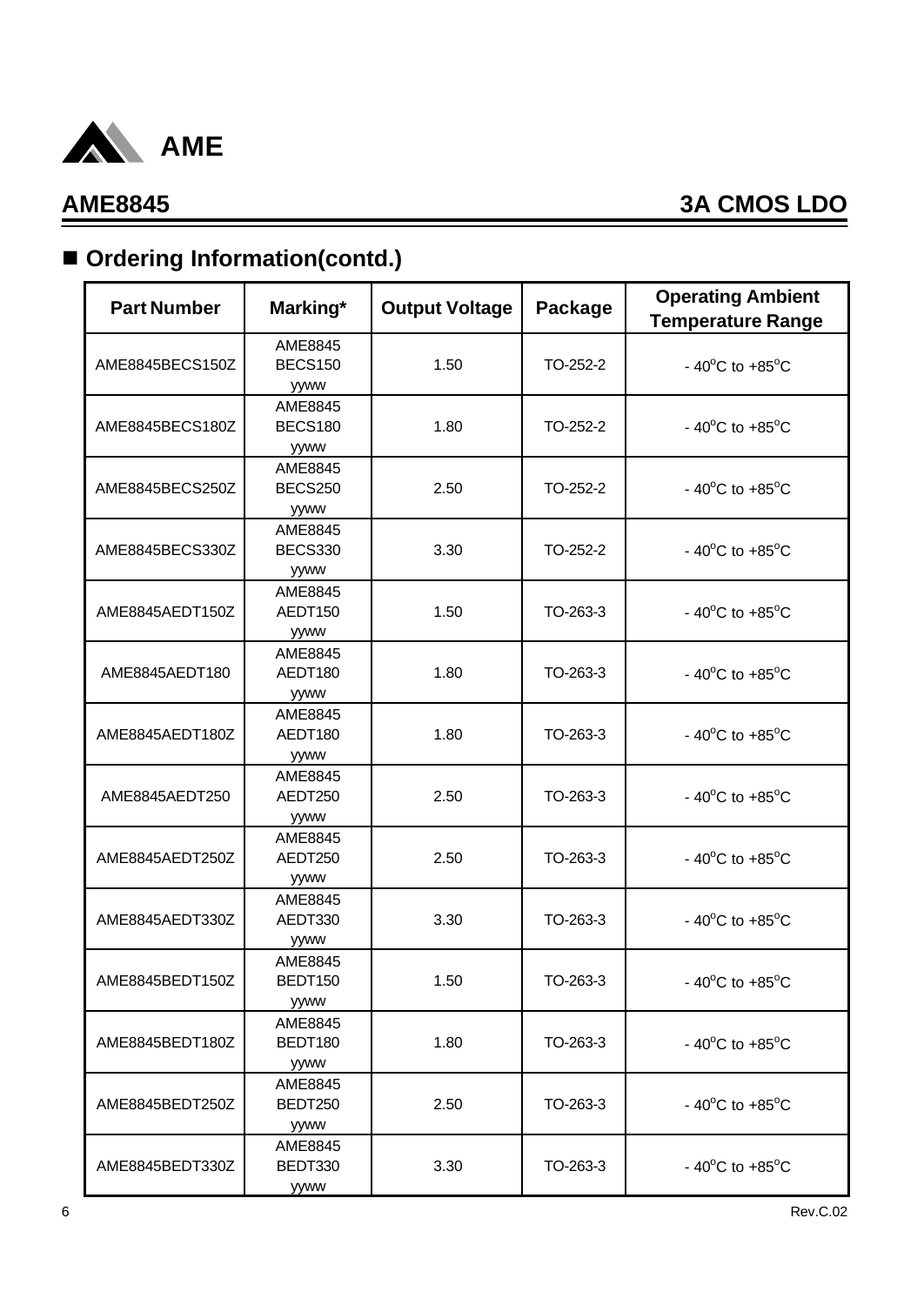

# $\blacksquare$  Ordering Information

| <b>Part Number</b> | Marking*                          | <b>Output Voltage</b> | Package        | <b>Operating Ambient</b><br><b>Temperature Range</b> |
|--------------------|-----------------------------------|-----------------------|----------------|------------------------------------------------------|
| AME8845AEDV150Z    | AME8845<br>AEDV150<br>yyww        | 1.50                  | TO-263-5       | - 40 $^{\circ}$ C to +85 $^{\circ}$ C                |
| AME8845AEDV180Z    | AME8845<br>AEDV180<br>yyww        | 1.80                  | TO-263-5       | - 40 $^{\circ}$ C to +85 $^{\circ}$ C                |
| AME8845AEDV250Z    | AME8845<br>AEDV250<br>yyww        | 2.50                  | TO-263-5       | - 40 $^{\circ}$ C to +85 $^{\circ}$ C                |
| AME8845AEDV330Z    | AME8845<br>AEDV330<br>yyww        | 3.30                  | TO-263-5       | - 40 $^{\circ}$ C to +85 $^{\circ}$ C                |
| AME8845BEDV150Z    | AME8845<br>BEDV150<br>yyww        | 1.50                  | TO-263-5       | - 40 $^{\circ}$ C to +85 $^{\circ}$ C                |
| AME8845BEDV180Z    | AME8845<br>BEDV180<br>yyww        | 1.80                  | TO-263-5       | - 40 $^{\circ}$ C to +85 $^{\circ}$ C                |
| AME8845BEDV250Z    | AME8845<br><b>BEDV250</b><br>yyww | 2.50                  | TO-263-5       | - 40 $^{\circ}$ C to +85 $^{\circ}$ C                |
| AME8845BEDV330Z    | AME8845<br>BEDV330<br>yyww        | 3.30                  | TO-263-5       | - 40 $^{\circ}$ C to +85 $^{\circ}$ C                |
| AME8845AEGT150Z    | <b>BGIyww</b>                     | 1.50                  | <b>SOT-223</b> | - 40 $^{\circ}$ C to +85 $^{\circ}$ C                |
| AME8845AEGT180     | <b>BAZyww</b>                     | 1.80                  | SOT-223        | - 40 $^{\circ}$ C to +85 $^{\circ}$ C                |
| AME8845AEGT180Z    | <b>BAZyww</b>                     | 1.80                  | SOT-223        | - 40 $^{\circ}$ C to +85 $^{\circ}$ C                |
| AME8845AEGT250     | AZSyww                            | 2.50                  | <b>SOT-223</b> | - 40 $^{\circ}$ C to +85 $^{\circ}$ C                |
| AME8845AEGT250Z    | AZSyww                            | 2.50                  | <b>SOT-223</b> | - 40 $^{\circ}$ C to +85 $^{\circ}$ C                |
| AME8845AEGT330Z    | <b>BDFyww</b>                     | 3.30                  | <b>SOT-223</b> | - 40 $^{\circ}$ C to +85 $^{\circ}$ C                |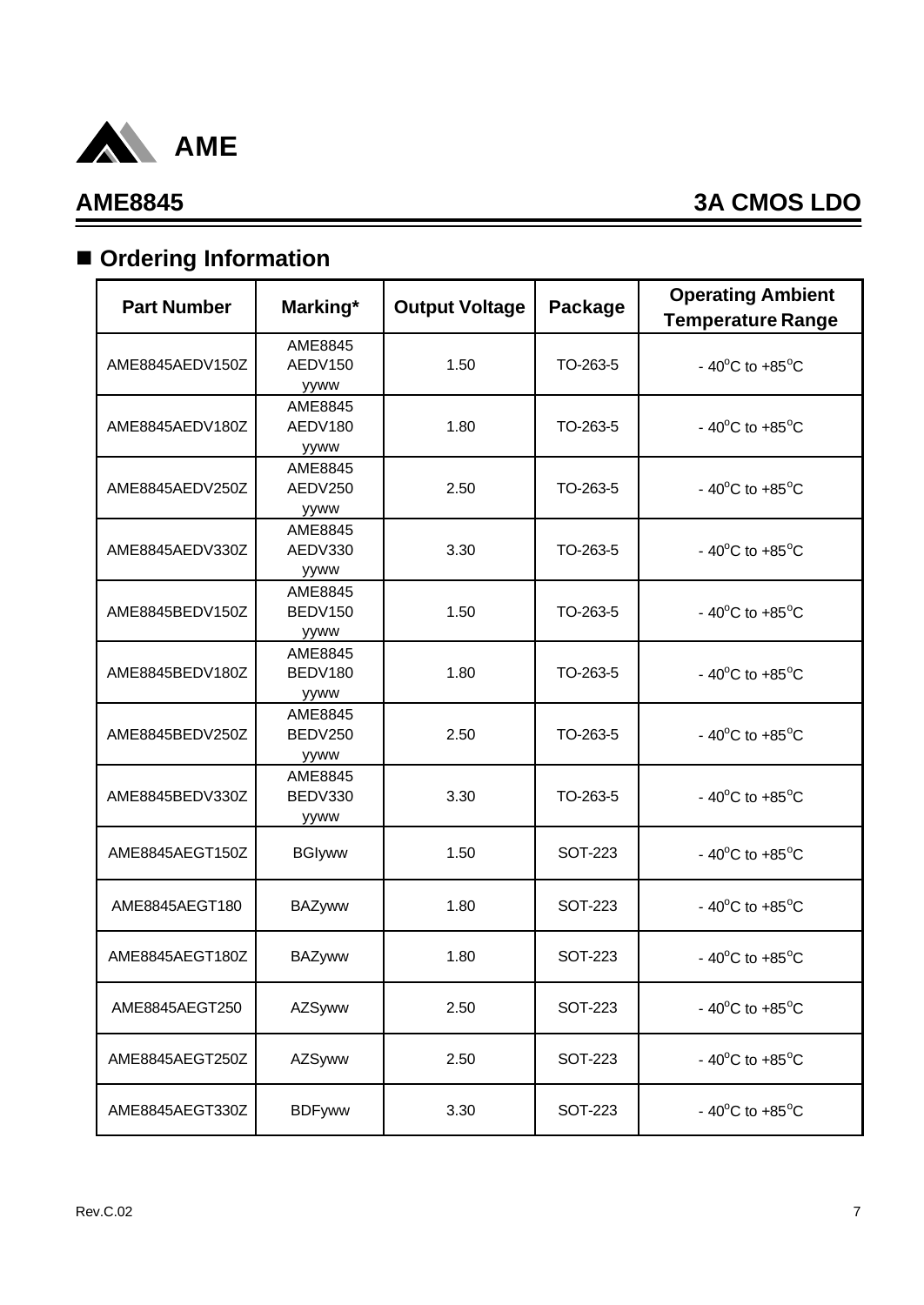

## n **Absolute Maximum Ratings**

| <b>Parameter</b>          | <b>Maximum</b>             | <b>Unit</b> |
|---------------------------|----------------------------|-------------|
| Input Voltage             | $-0.3$ to $+7$             | V           |
| <b>EN Voltage</b>         | $-0.3$ to $+7$             |             |
| Output Voltage            | $-0.3$ to $V_{IN}$ + 0.3   |             |
| <b>Output Current</b>     | $P_D / (V_{IN} - V_{OUT})$ | mA          |
| <b>ESD Classification</b> | $B^*$                      |             |

Caution: Stress above the listed absolute maximum rating may cause permanent damage to the device \* HBM B:2000~3999V

## ■ Recommended Operating Conditions

| <b>Parameter</b>            | Symbol                    | Rating          | Unit         |
|-----------------------------|---------------------------|-----------------|--------------|
| Ambient Temperature Range   | $\mathsf{I}_{\mathsf{A}}$ | $-40$ to $+85$  | $^{\circ}C$  |
| Junction Temperaturen Range |                           | $-40$ to $+125$ | $^{\circ}$ C |
| Storage Temperaturen Range  | $\mathsf{T}_{\text{STG}}$ | $-65$ to $+150$ | $^{\circ}C$  |

## n **Thermal Information**

| <b>Parameter</b>                          | Package  | <b>Die Attach</b>       | Symbol               | <b>Maximum</b> | <b>Unit</b>      |
|-------------------------------------------|----------|-------------------------|----------------------|----------------|------------------|
| Thermal Resistance*<br>(Junction to Case) |          | <b>Conductive Epoxy</b> |                      | 6              |                  |
|                                           | TO-220-3 | Non-Conductive<br>Epoxy |                      | 24             |                  |
|                                           |          | <b>Conductive Epoxy</b> |                      | 5              |                  |
|                                           | TO-252-2 | Non-Conductive<br>Epoxy | $\theta_{\text{JC}}$ | 30             | $^{\circ}$ C / W |
|                                           | TO-263-3 | <b>Conductive Epoxy</b> |                      | 5              |                  |
|                                           |          | Non-Conductive<br>Epoxy |                      | 27             |                  |
|                                           |          | <b>Conductive Epoxy</b> |                      | 25             |                  |
|                                           | SOT-223  | Non-Conductive<br>Epoxy |                      | 31             |                  |

\* Measure  $\theta_{JC}$  on backside center of tab.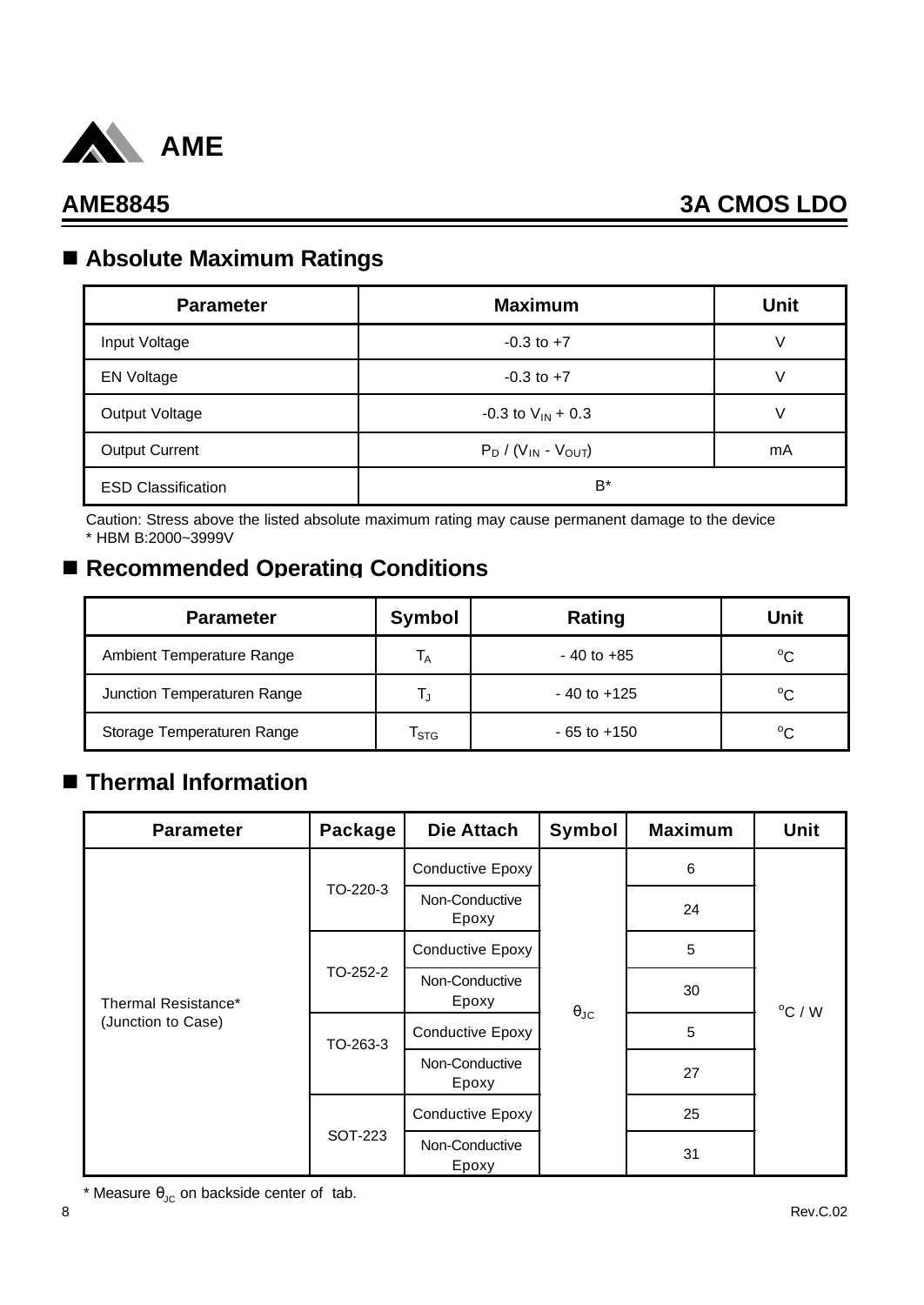

# ■ Thermal Information(contd.)

| <b>Parameter</b>             | <b>Package</b> | <b>Die Attach</b>       | Symbol        | <b>Maximum</b> | <b>Unit</b>      |  |
|------------------------------|----------------|-------------------------|---------------|----------------|------------------|--|
|                              |                | Conductive Epoxy        |               | 55             |                  |  |
|                              | TO-220-3       | Non-Conductive<br>Epoxy |               | 80             |                  |  |
|                              |                | <b>Conductive Epoxy</b> |               | 90             |                  |  |
| <b>Thermal Resistance</b>    | TO-252-2       | Non-Conductive<br>Epoxy |               | 140            | $^{\circ}$ C / W |  |
| (Junction to Ambient)        | TO-263-3       | Conductive Epoxy        | $\theta_{JA}$ | 80             |                  |  |
|                              |                | Non-Conductive<br>Epoxy |               | 100            |                  |  |
|                              |                | Conductive Epoxy        |               | 120            |                  |  |
|                              | <b>SOT-223</b> | Non-Conductive<br>Epoxy |               | 135            |                  |  |
|                              |                | Conductive Epoxy        |               | 2200           |                  |  |
|                              | TO-220-3       | Non-Conductive<br>Epoxy |               | 1600           |                  |  |
|                              |                | Conductive Epoxy        |               | 1200           |                  |  |
| Internal Power Dissipation   | TO-252-2       | Non-Conductive<br>Epoxy | $P_D$         | 1000           | mW               |  |
|                              | TO-263-3       | Conductive Epoxy        |               | 1700           |                  |  |
|                              |                | Non-Conductive<br>Epoxy |               | 1400           |                  |  |
|                              |                | Conductive Epoxy        |               | 900            |                  |  |
|                              | <b>SOT-223</b> | Non-Conductive<br>Epoxy |               | 800            |                  |  |
| Maximum Junction Temperature | 150            | $^{\circ}C$             |               |                |                  |  |
| Solder Iron(10 Sec)**        |                |                         |               |                |                  |  |

**\*\*** MIL-STD-202G 210F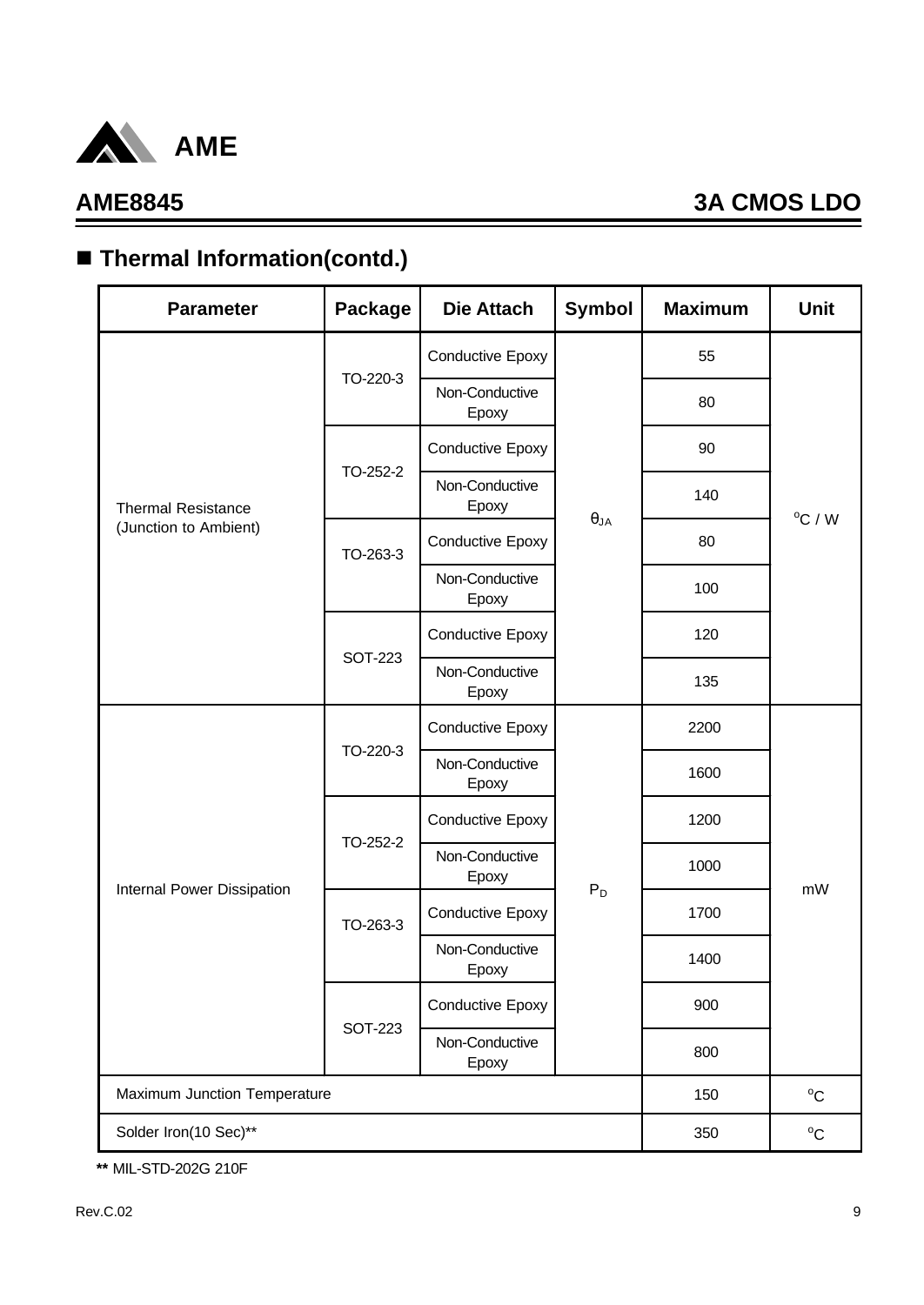

# n **Electrical Specifications**

V<sub>IN</sub> = V<sub>O(Nom)</sub> +1V, C<sub>IN</sub>=0.1μF, C<sub>OUT</sub>=2.2μF, T<sub>A</sub> = 25<sup>o</sup>C unless otherwise noted

| <b>Parameter</b>                       | <b>Symbol</b>    |                                               | <b>Test Condition</b>                              | Min           | <b>Typ</b> | <b>Max</b>     | <b>Units</b>        |
|----------------------------------------|------------------|-----------------------------------------------|----------------------------------------------------|---------------|------------|----------------|---------------------|
| Input Voltage                          | $V_{IN}$         |                                               |                                                    | Note 1        |            | 6              | $\vee$              |
| <b>Output Voltage Accuracy</b>         | $V_{\rm O}$      |                                               | $IO=1mA$                                           | $-1.5$        |            | 1.5            | $\%$                |
|                                        |                  |                                               | $1.5V < = V_{O(NOM)} < = 1.8V$                     |               |            | 1200           |                     |
| Dropout Voltage                        | <b>VDROPOUT</b>  | $IO=2A$<br>$V_O = V_{O(NOM)} - 2.0\%$         | 1.8V < V <sub>O(NOM)</sub> < 2.5V                  |               |            | 700            | mV                  |
|                                        |                  |                                               | $2.5V = VO(NOM)$                                   |               |            | 550            |                     |
| <b>Output Current</b>                  | $I_{\rm O}$      |                                               | $VO$ >1.2V                                         |               | 3000       |                | mA                  |
| <b>Current Limit</b>                   | <b>LIM</b>       |                                               | $VO$ >1.2V                                         |               | 3          |                | A                   |
| <b>Short Circuit Current</b>           | $I_{SC}$         |                                               | $V_{IN} = V_{O(NOM)} + 1V$ , $V_{O} < 0.4V$        |               | 1.7        |                | A                   |
| <b>Quiescent Current</b>               | $I_{\mathsf{Q}}$ |                                               | $IO=0mA$                                           |               | 300        | 400            | μA                  |
| <b>Ground Pin Current</b>              | <b>I</b> GND     |                                               | $IO=1mA$ to 3A                                     |               | 300        |                | μA                  |
| Line Regulation                        | <b>REGLINE</b>   | $I_0 = 1$ mA, $V_{1N} = V_0 + 1$ to $V_0 + 2$ |                                                    | $-0.2$        | 0.1        | 0.2            | $\%$                |
| Load Regulation                        | <b>REGLOAD</b>   |                                               | $IO=1mA$ to 3A                                     | $-1$          |            | $\mathbf{1}$   | $\frac{0}{0}$       |
| Over Temperature Shutdown              | <b>OTS</b>       |                                               |                                                    |               | 140        |                | °C                  |
| Over Temperature Hysterisis            | <b>OTH</b>       |                                               |                                                    |               | 30         |                | $^{\circ}C$         |
| V <sub>O</sub> Temperature Coefficient | TC               |                                               |                                                    |               | 30         |                | ppm/ <sup>o</sup> C |
|                                        |                  | $IO=100mA$                                    | $f=100Hz$                                          |               | 70         |                |                     |
| Power Supply Rejection                 | <b>PSRR</b>      | $C_0 = 10 \mu F$                              | $f=1kHz$                                           |               | 50         |                | dB                  |
| <b>Output Voltage Noise</b>            | eN               | f=10Hz to 100kHz<br>$IO=10mA$                 | $Co=2.2\mu F$                                      |               | 30         |                | µVrms               |
|                                        | V <sub>EH</sub>  |                                               |                                                    | $V_{IN}$ *0.8 |            | $V_{IN}$       | $\vee$              |
| <b>EN Input Threshold</b>              | $V_{EL}$         |                                               | $V_{IN} = V_{IN},$ <sub>MIN</sub> to $V_{IN},$ MAX | $\mathbf 0$   |            | 0.4            |                     |
| <b>EN Input Leakage</b>                | I <sub>EH</sub>  |                                               | $V_{EN} = V_{IN} = 5V$                             |               |            | 2              | μA                  |
|                                        | ΙEΓ              |                                               | $V_{EN} = 0V$ , $V_{IN} = 5V$                      |               |            | $\overline{2}$ |                     |
| Shutdown Current                       | Isp              |                                               | $V_{EN} = 0V$ , $V_{IN} = 5V$                      |               |            | 10             | μA                  |

 $Note1:V_{IN(min)}=V_{OUT}+V_{DROPOUT}$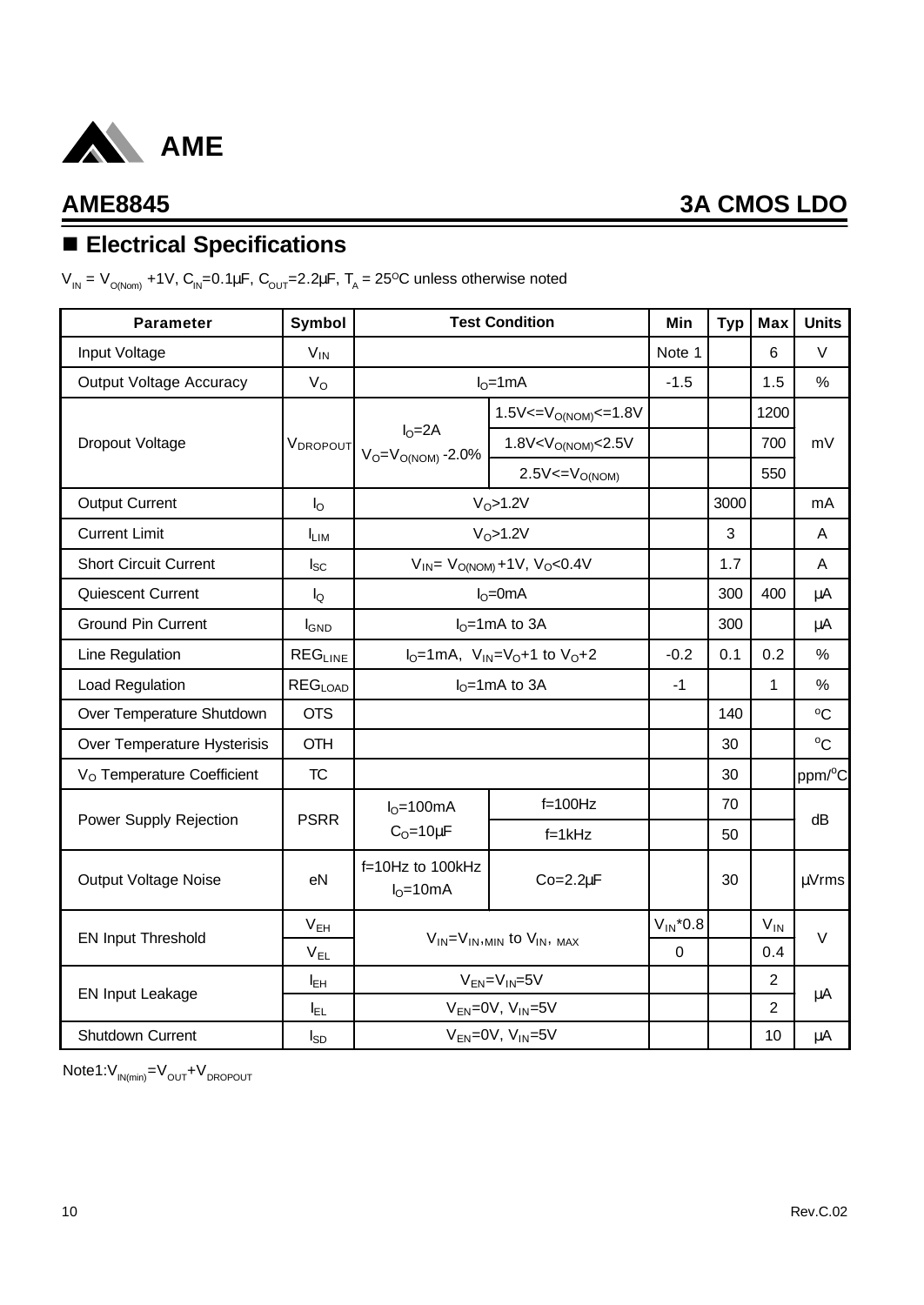

## n **Detailed Description**

The AME8845 family of CMOS regulators contain a PMOS pass transistor, voltage reference, error amplifier, over-current protection, and thermal shutdown.

The P-channel pass transistor receives data from the error amplifier, over-current shutdown, and thermal protection circuits. During normal operation, the error amplifier compares the output voltage to a precision reference. Over-current and Thermal shutdown circuits become active when the junction temperature exceeds  $140^{\circ}$ C, or the current exceeds 4.5A. During thermal shutdown, the output voltage remains low. Normal operation is restored when the junction temperature drops below  $110^{\circ}$ C.

The AME8845 behaves like a current source when the load reaches 4.5A. However, if the load impedance drops below 0.3 ohms, the current drops back to 600mA to prevent excessive power dissipation. Normal operation is restored when the load resistance exceeds 0.75 ohms.

## ■ External Capacitors

The AME8845 is stable with an output capacitor to ground of 2.2μF or greater. Ceramic capacitors have the lowest ESR, and will offer the best AC performance. Conversely, Aluminum Electrolytic capacitors exhibit the highest ESR, resulting in the poorest AC response. Unfortunately, large value ceramic capacitors are comparatively expensive. One option is to parallel a 0.1μF ceramic capacitor with a 10μF Aluminum Electrolytic. The benefit is low ESR, high capacitance, and low overall cost.

A second capacitor is recommended between the input and ground to stabilize Vin. The input capacitor should be at least 0.1μF to have a beneficial effect.

All capacitors should be placed in close proximity to the pins. A "Quiet" ground termination is desirable. This can be achieved with a "Star" connection.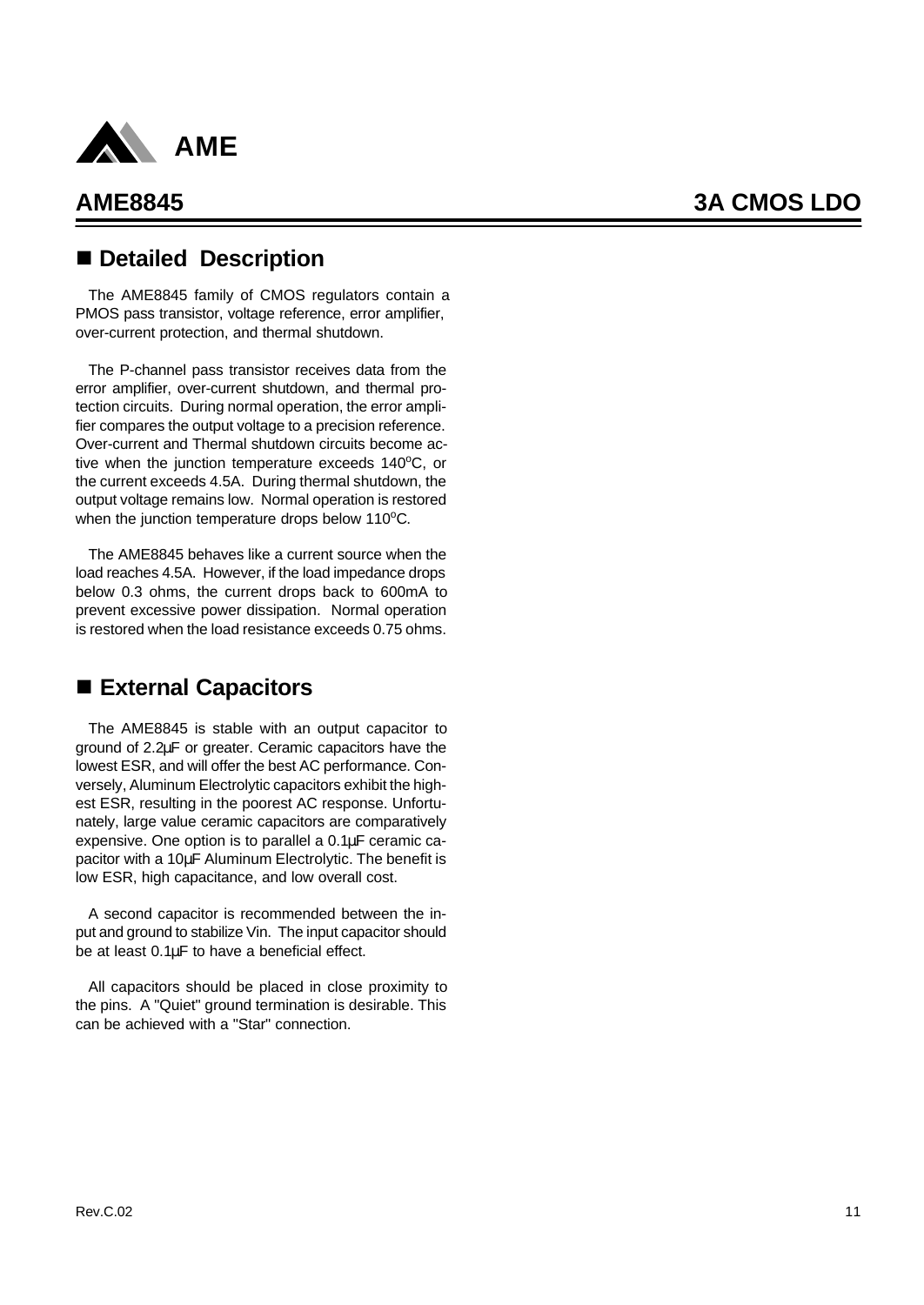







**Quiescent Current vs.Temperature**





**Dropout Voltage vs. Temperature**



**Quiescent Current vs. Supply Voltage**

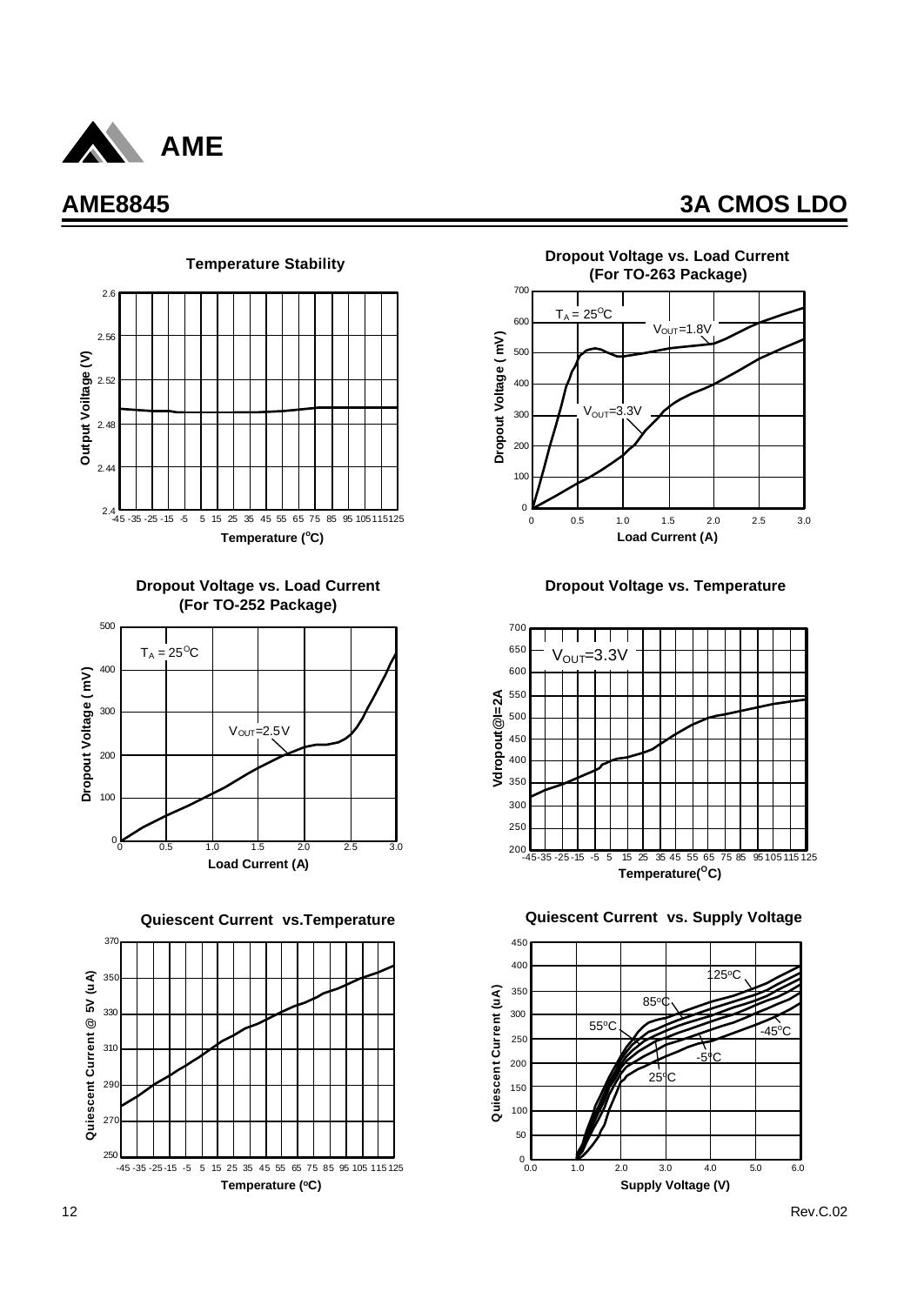



**Output Noise vs. Frequency**



**Ground Current vs. Load Current**





**PSRR vs. Frequency**



**Load Regulation Deviation**

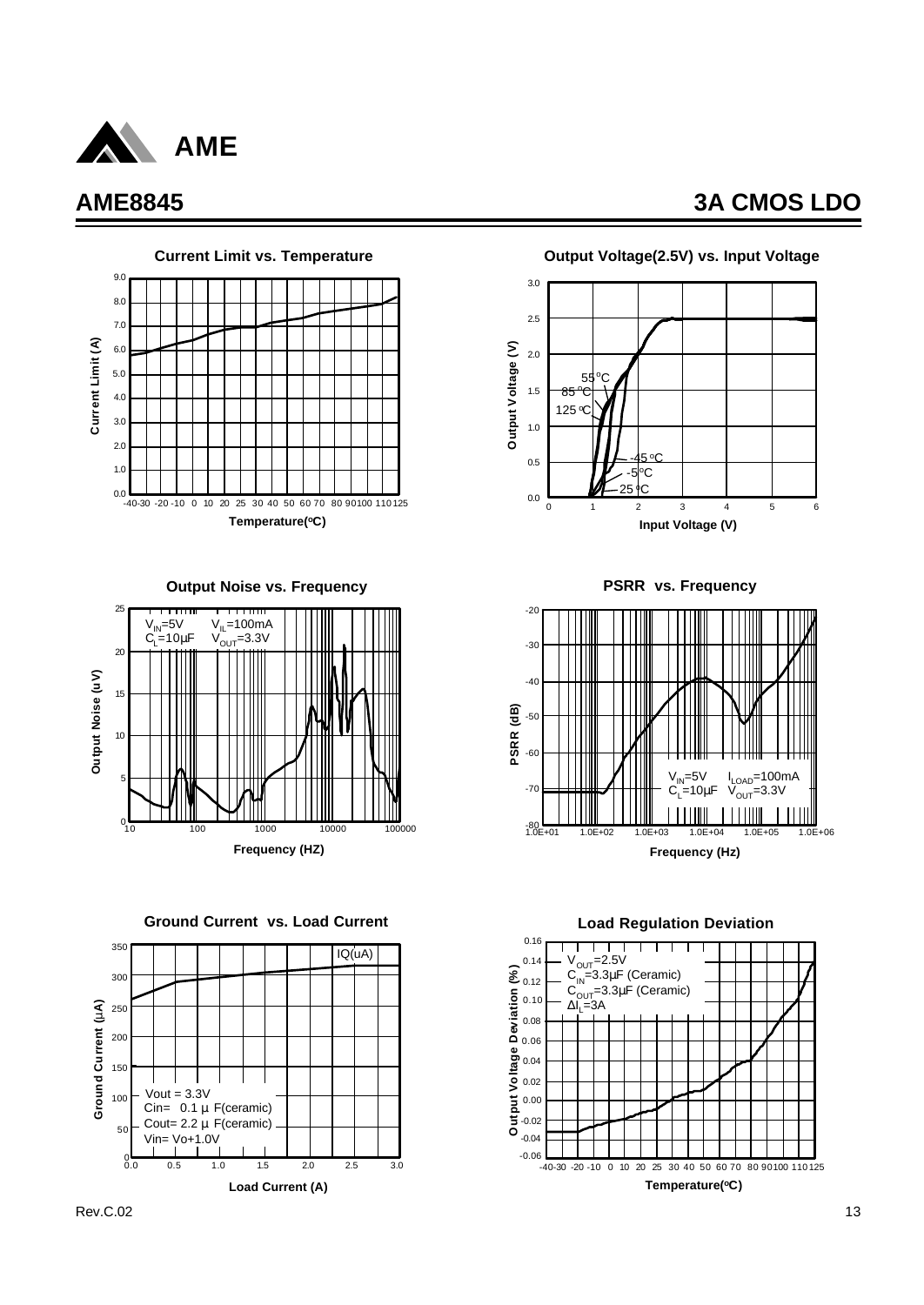



### **Line Transient Response Load Transient Response**



**Time (500**μ**S/DIV)**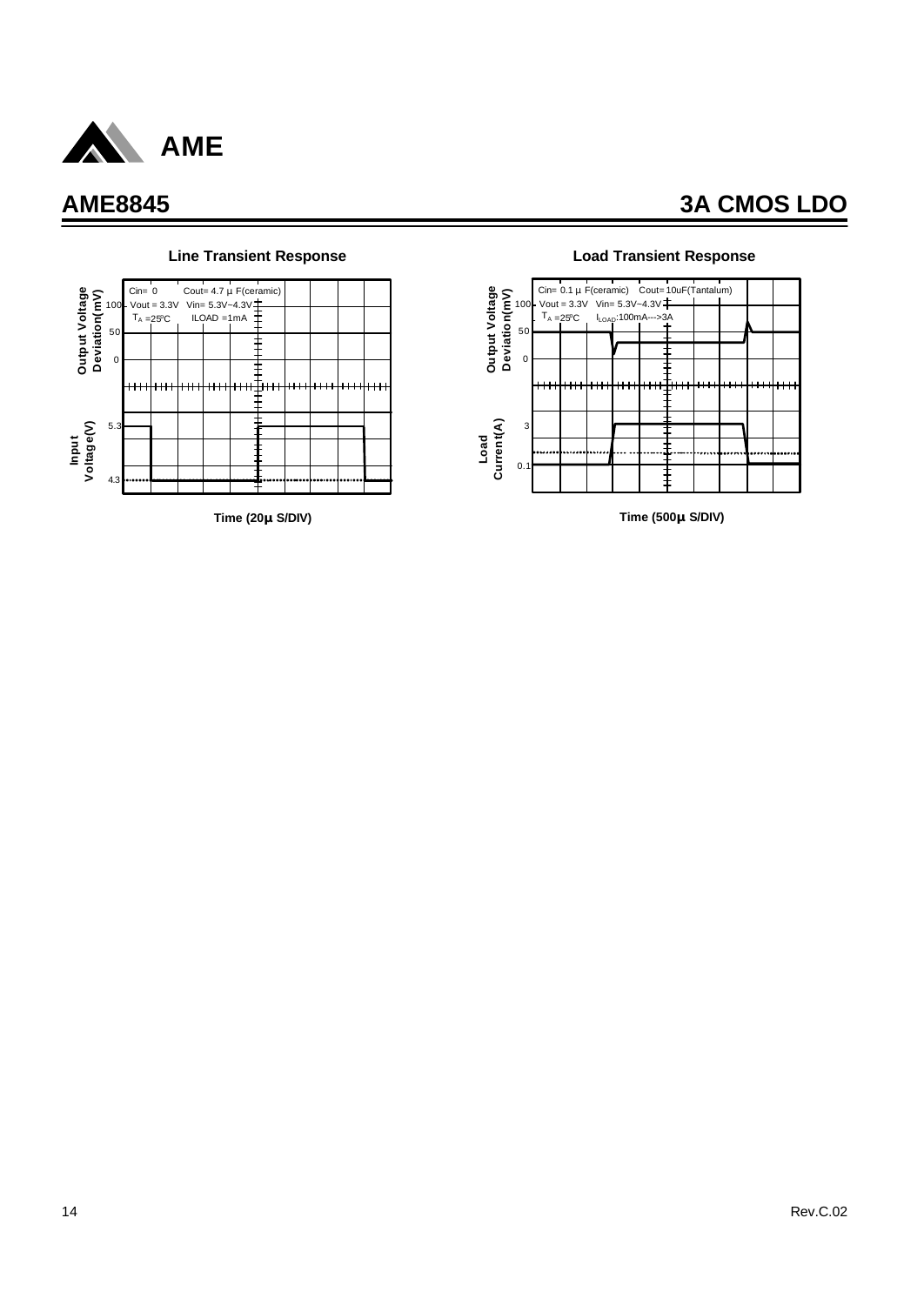

## n **Tape and Reel Dimension**

**SOT-223**



**Carrier Tape, Number of Components Per Reel and Reel Size**

| Package | <b>Carrier Width (W)</b> | Pitch (P)      | <b>Part Per Full Reell</b> | <b>Reel Size</b> |
|---------|--------------------------|----------------|----------------------------|------------------|
| SOT-223 | $12.0 \pm 0.1$ mm        | $4.0 + 0.1$ mm | 2500pcs                    | $330±1$ mm       |

**TO-252-2**



|  |  |  |  | Carrier Tape, Number of Components Per Reel and Reel Size |  |  |  |  |  |
|--|--|--|--|-----------------------------------------------------------|--|--|--|--|--|
|--|--|--|--|-----------------------------------------------------------|--|--|--|--|--|

| Package  | <b>Carrier Width (W)</b> | Pitch (P)      | <b>Part Per Full Reel</b> | <b>Reel Size</b> |
|----------|--------------------------|----------------|---------------------------|------------------|
| TO-252-2 | $16.0 \pm 0.1$ mm        | $4.0 + 0.1$ mm | 2500pcs                   | $330±1$ mm       |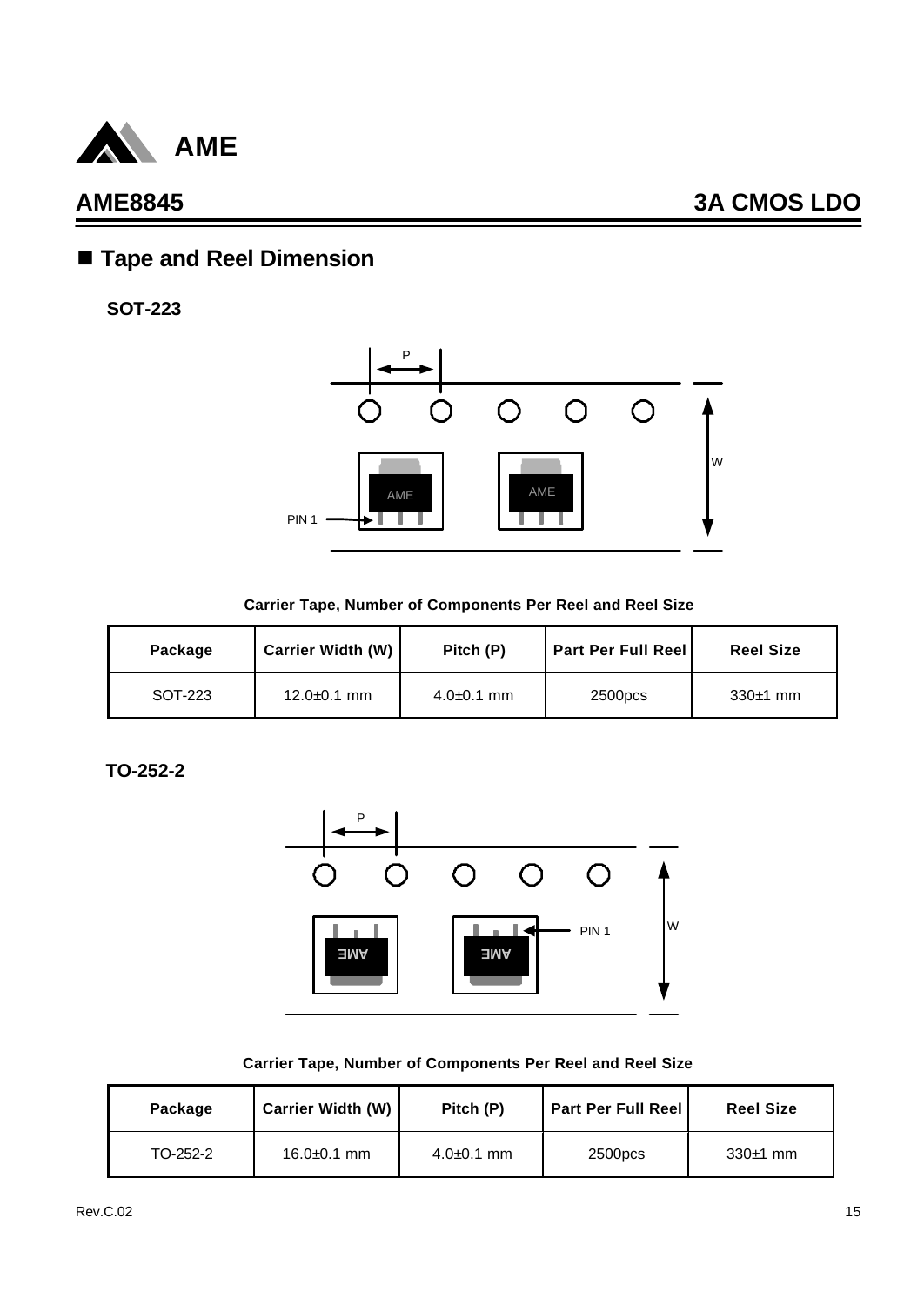

# n **Tape and Reel Dimension**

**TO-263-3**



### **Carrier Tape, Number of Components Per Reel and Reel Size**

| Package  | <b>Carrier Width (W)</b> | Pitch (P)      | <b>Part Per Full Reel</b> | <b>Reel Size</b> |
|----------|--------------------------|----------------|---------------------------|------------------|
| TO-263-3 | $24.0 \pm 0.1$ mm        | $4.0 + 0.1$ mm | 800pcs                    | $330±1$ mm       |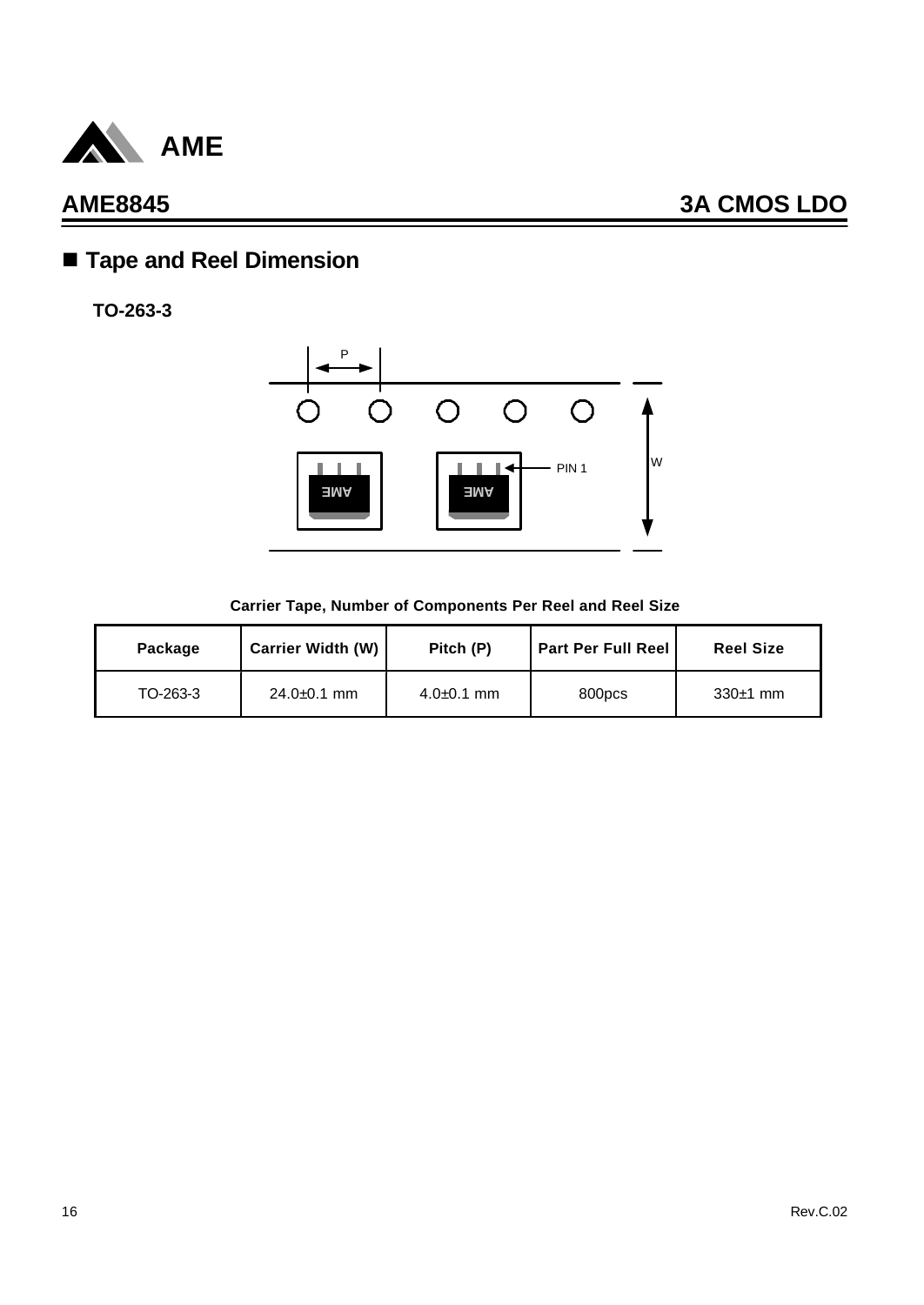

C

## **AME8845 3A CMOS LDO**

## n **Package Dimension**

### **TO-263-3**



**Front View**



R



**Bottom View**

| <b>SYMBOLS</b> |                   | <b>MILLIMETERS</b> | <b>INCHES</b> |             |  |
|----------------|-------------------|--------------------|---------------|-------------|--|
|                | <b>MIN</b>        | <b>MAX</b>         | <b>MIN</b>    | <b>MAX</b>  |  |
| A              | 9.65              | 10.67              | 0.380         | 0.420       |  |
| в              | 8.28              | 9.66               | 0.326         | 0.380       |  |
| С              | 4.06              | 4.83               | 0.160         | 0.190       |  |
| D              | 0.50              | 1.36               | 0.020         | 0.054       |  |
| Е              | 1.14              | 1.45               | 0.045         | 0.057       |  |
| G              | $^{\text{*}}2.54$ |                    | 0.100         |             |  |
| н              | 14.60             | 15.875             | 0.5748        | 0.625       |  |
| Κ              | 0.99              | 2.93               | 0.03898       | 0.11535     |  |
| N              | 0.31              |                    | 0.012         |             |  |
| Ρ              | 2.28              | 2.80               | 0.08976       | 0.11024     |  |
| R              | $0^{\circ}$       | $8^{\circ}$        | $0^{\circ}$   | $8^{\rm o}$ |  |
| B1             | 5.00              | 5.70               | 0.197         | 0.224       |  |
| А2             | 7.30              | 8.05               | 0.287         | 0.317       |  |

### **\*: Typical Value**

Notes:

1. Controlling dimension: Millimeters.

2. Maximum lead thickness includes lead finish thickness Minimum lead thickness is the minimum thickness of base material.

| <b>SYMBOLS</b> |          | <b>MILLIMETERS</b> | <b>INCHES</b>    |            |  |
|----------------|----------|--------------------|------------------|------------|--|
|                | MIN      | <b>MAX</b>         | MIN              | <b>MAX</b> |  |
| A              | 0.43     | 0.58               | 0.0169           | 0.0230     |  |
| в              | 1.60     | 1.95               | 0.0630           | 0.0768     |  |
| C              | 0.51     | 1.78               | 0.0200           | 0.0701     |  |
| D              | 0.43     | 0.60               | 0.0169           | 0.0236     |  |
| Е              | 6.35     | 6.80               | 0.2500           | 0.2677     |  |
| F              | 5.36     | 7.20               | 0.2110           | 0.2835     |  |
| G              | 2.20     | 3.00               | 0.0866           | 0.1181     |  |
| н              |          | $*2.30$            |                  | $*0.0906$  |  |
| J              |          | 0.97               |                  | 0.0380     |  |
| Κ              | 5.20     | 5.50               | 0.2047           | 0.2165     |  |
| L              | 1.40 REF |                    | 0.0551 REF       |            |  |
| D1             | 3.80 REF |                    | 0.1496 REF       |            |  |
| E1             | 3.81     | 5.10               | 0.1500<br>0.2008 |            |  |

### **\*: Typical Value**

Notes:

1. Controlling dimension: Millimeters.

2. Maximum lead thickness includes lead finish thickness Minimum lead thickness is the minimum thickness of base material.

## **TO-252-2(DPAK)-EIAJ**

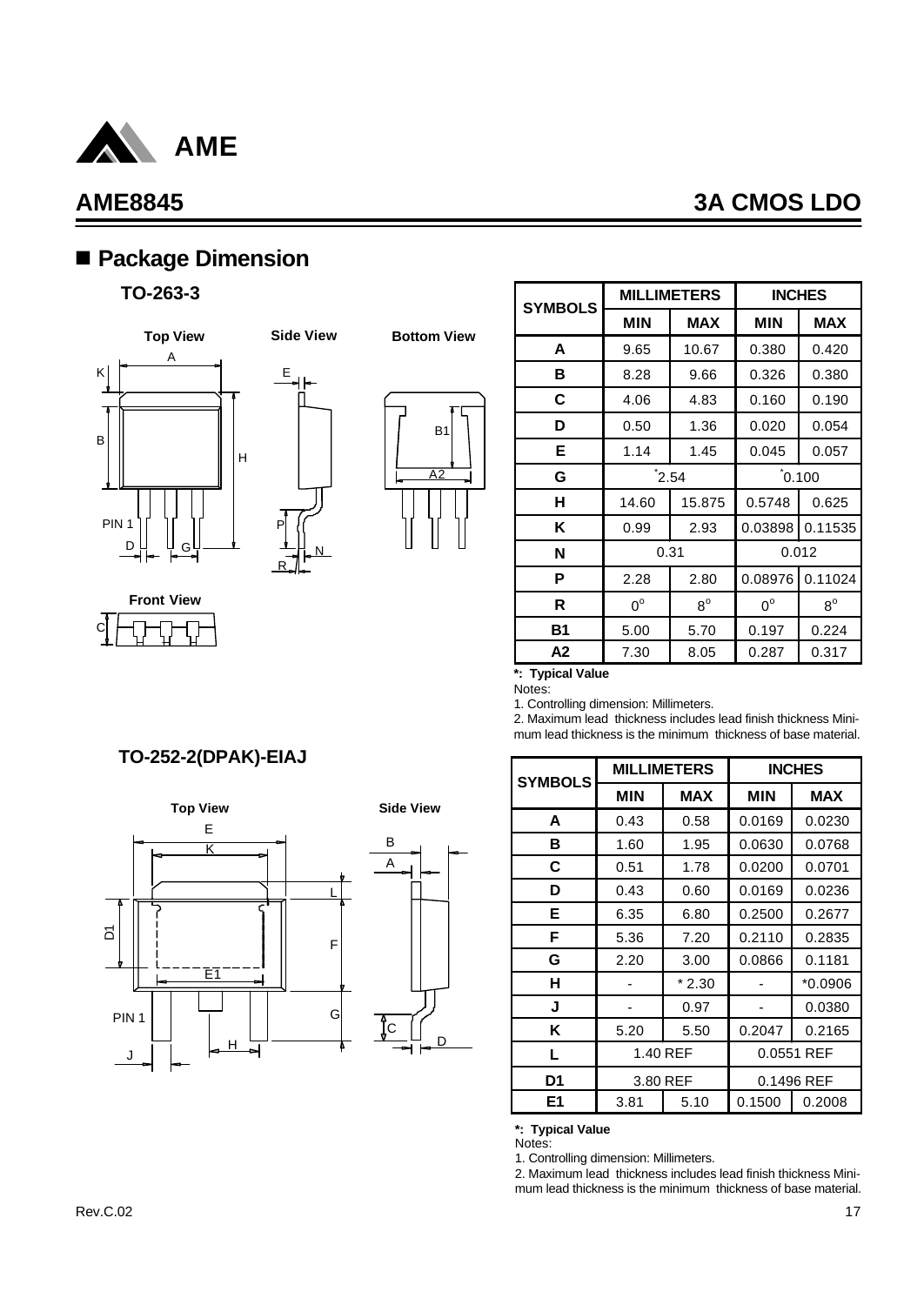

## ■ Package Dimension

### **SOT-223**





| <b>SYMBOLS</b> |             | <b>MILLIMETERS</b> | <b>INCHES</b> |              |  |
|----------------|-------------|--------------------|---------------|--------------|--|
|                | <b>MIN</b>  | <b>MAX</b>         | <b>MIN</b>    | <b>MAX</b>   |  |
| $A_1$          | 0.01        | 0.10               | 0.0004        | 0.0039       |  |
| в              | 0.60        | 0.84               | 0.0236        | 0.0330       |  |
| $B_{1}$        | 2.90        | 3.15               | 0.1140        | 0.1240       |  |
| C              | 0.24        | 0.38               | 0.0094        | 0.0150       |  |
| D              | 6.30        | 6.71               | 0.2480        | 0.2640       |  |
| E.             | 3.30        | 3.71               | 0.1299        | 0.1460       |  |
| F              | 1.40        | 1.80               | 0.0551        | 0.0709       |  |
| е              | 2.30 BSC    |                    | 0.0906 BSC    |              |  |
| н              | 6.70        | 7.30               | 0.2638        | 0.2874       |  |
| q              | $0^{\circ}$ | $10^{\circ}$       | $0^{\circ}$   | $10^{\circ}$ |  |

**TO-220-3**





C

E



| <b>SYMBOLS</b> |                          | <b>MILLIMETERS</b> | <b>INCHES</b> |            |  |
|----------------|--------------------------|--------------------|---------------|------------|--|
|                | <b>MIN</b><br><b>MAX</b> |                    | <b>MIN</b>    | <b>MAX</b> |  |
| A              | 5.58                     | 7.49               | 0.2197        | 0.2949     |  |
| C              | 2.03                     | 4.83               | 0.0799        | 0.1902     |  |
| D              | 0.50                     | 1.40               | 0.0197        | 0.0551     |  |
| Е              | 0.30                     | 1.15               | 0.0118        | 0.0453     |  |
| G              | 9.65                     | 10.67              | 0.3799        | 0.4201     |  |
| ı              | 3.53                     | 4.09               | 0.1390        | 0.1610     |  |
| K              | 0.50                     | 1.15               | 0.0197        | 0.0453     |  |
| М              | 1.14                     | 1.78               | 0.0449        | 0.0701     |  |
| N              | 2.28                     | 2.80               | 0.0898        | 0.1102     |  |
| O              | 12.70                    | 14.74              | 0.5000        | 0.5803     |  |
| P              | 14.22                    | 16.51              | 0.5598        | 0.6500     |  |
| P <sub>1</sub> | 5.00                     | 5.70               | 0.1969        | 0.2244     |  |
| G1             | 7.30                     | 8.05               | 0.2874        | 0.3169     |  |